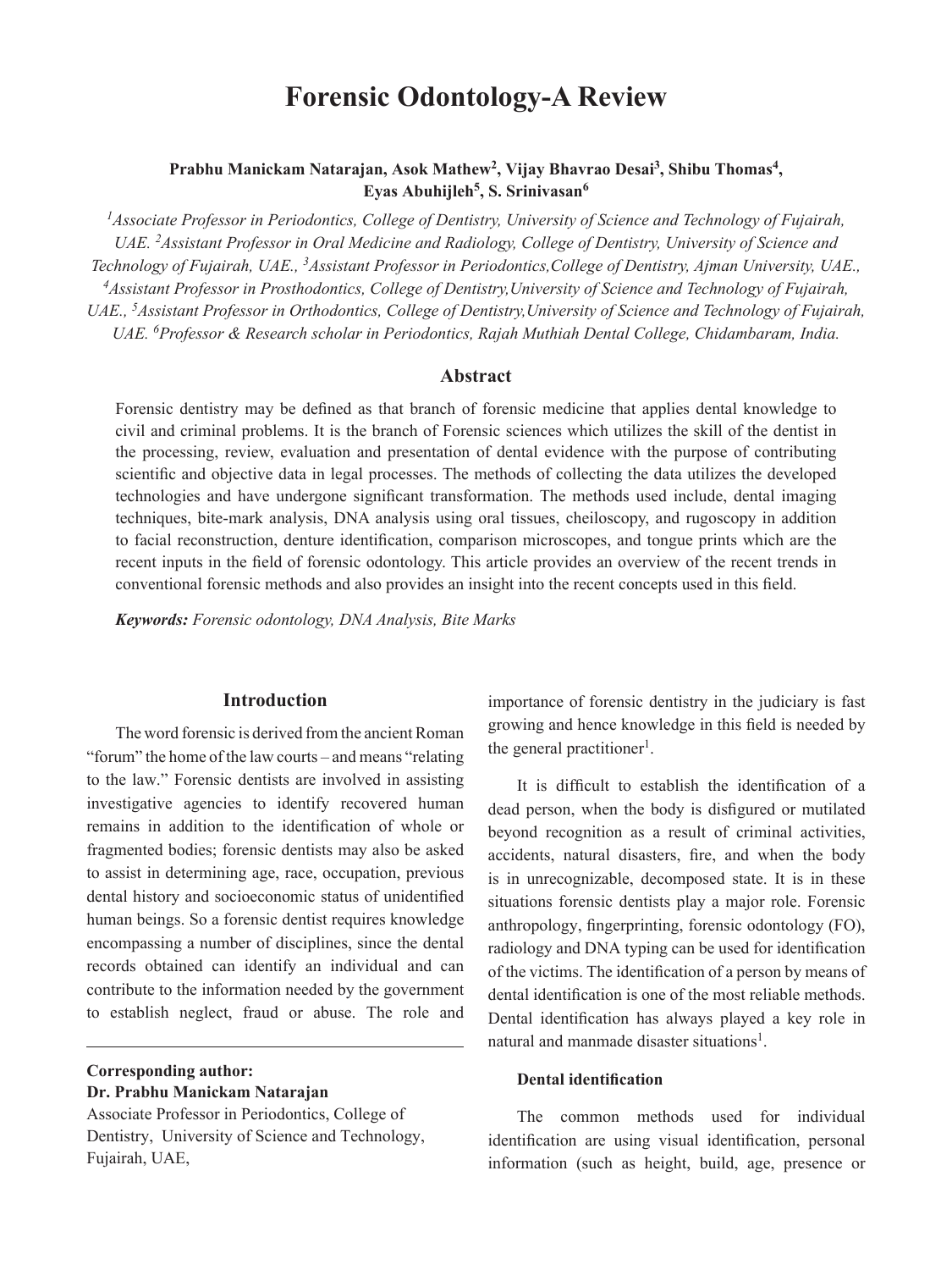absence of hair), medical information (such as scars, tattoos, birthmarks, implants, amputations, prosthesis), footprint records from a chiropodist/podiatrist, clothing, personal effects, fingerprints, DNA profiling and dental identification. Dental ID, like fingerprint ID, can be used as a definitive means to identify human remains, as and when required. It has several significant advantages, when used properly. The dental evidence tends to survive much better than does soft tissue evidence as the teeth are the hardest substance in the human body and are even harder than bone. They are resistant to the environmental effects that can easily damage the soft tissue evidence, as they are calcified.It should be noted that teeth are not destroyed by immersion in water, by desiccation, fire or by decomposition. In general teeth are destroyed by heat, if the temperatures increase more than 1000°F. As the roots of the teeth are encased in the alveolar bone, it provides an additional layer of protection<sup>2</sup>.

Traditionally, comparisons have been made between postmortem dental records and the antemortem (living) records for the presence of dental fillings, endodontic treatments, crowns or bridges, radiological studies to verify the clinical findings, the presence of malocclusions or dental fractures to determine whether both records correspond to the same individual. Several identification techniques are used by forensic dentists, including rugoscopy, cheiloscopy (lip prints), the obtainment of imprints, or the use of molecular techniques such as polymerase chain reaction (PCR) for analyzing the DNA contained in dental pulp tissue.Dental identification can be performed by examining the previous dental records of the deceased person to identify the similarities and confirm the same<sup> $1,2$ </sup>.

## **Problems in dental identification**<sup>3</sup>

The dentist may encounter problems with dental identification because of the lack of an organized structure and adequate knowledge. They may use multiple systems to identify the procedure provided for a patient and to indicate the nature of the treatment. The forensic dentist should be familiar with all the types of common treatments and materials including the charting and numbering system. They should be able to differentiate the normal functional wear and other age related changes from the abnormalities. In general, the changes are not distinct over a short period of time, but over an extended time period the small changes can accumulate to produce significant differences<sup>3</sup>.

Dental identification can have three different applications:

(a) Comparative identification, in which the postmortem dental records are compared with the antemortem records of an individual in order to establish whether both records correspond to the same person.

(b) The obtainment of dental information to narrow the search for an individual when the antemortem records are not available and there are no possible data referred to the identity of the subject.

(c) Identification of victims following mass disasters or catastrophes.

In general forensic odontology can be used in three areas as follows: (1) diagnostic and therapeutic examination and evaluation (2) The identification of individuals, (3) Identification, examination, and evaluation of bite marks. They can also be used to determine age, sex, and ethnicity of the person of interest.

According to American board of forensic odontology dental identification can be divided into four types<sup>4</sup>:

1. Positive identification: The ante-mortem and postmortem data match to establish that it is from same individual;

2. Possible identification: The ante-mortem and postmortem data have few consistent features, but because of quality of the records it is difficulty to establish the identity;

3. Insufficient evidence: The data is not enough to from the conclusion;

4. Exclusion: The ante-mortem and postmortem data clearly inconsistent.

#### **Bite mark analysis**

The forensic dentist should document the available bite marks and its characteristics to correlate with the suspect. When the marks are analyzed, all the possible characteristics which may influence the bite including fractures, shape of the teeth, congenital malformations,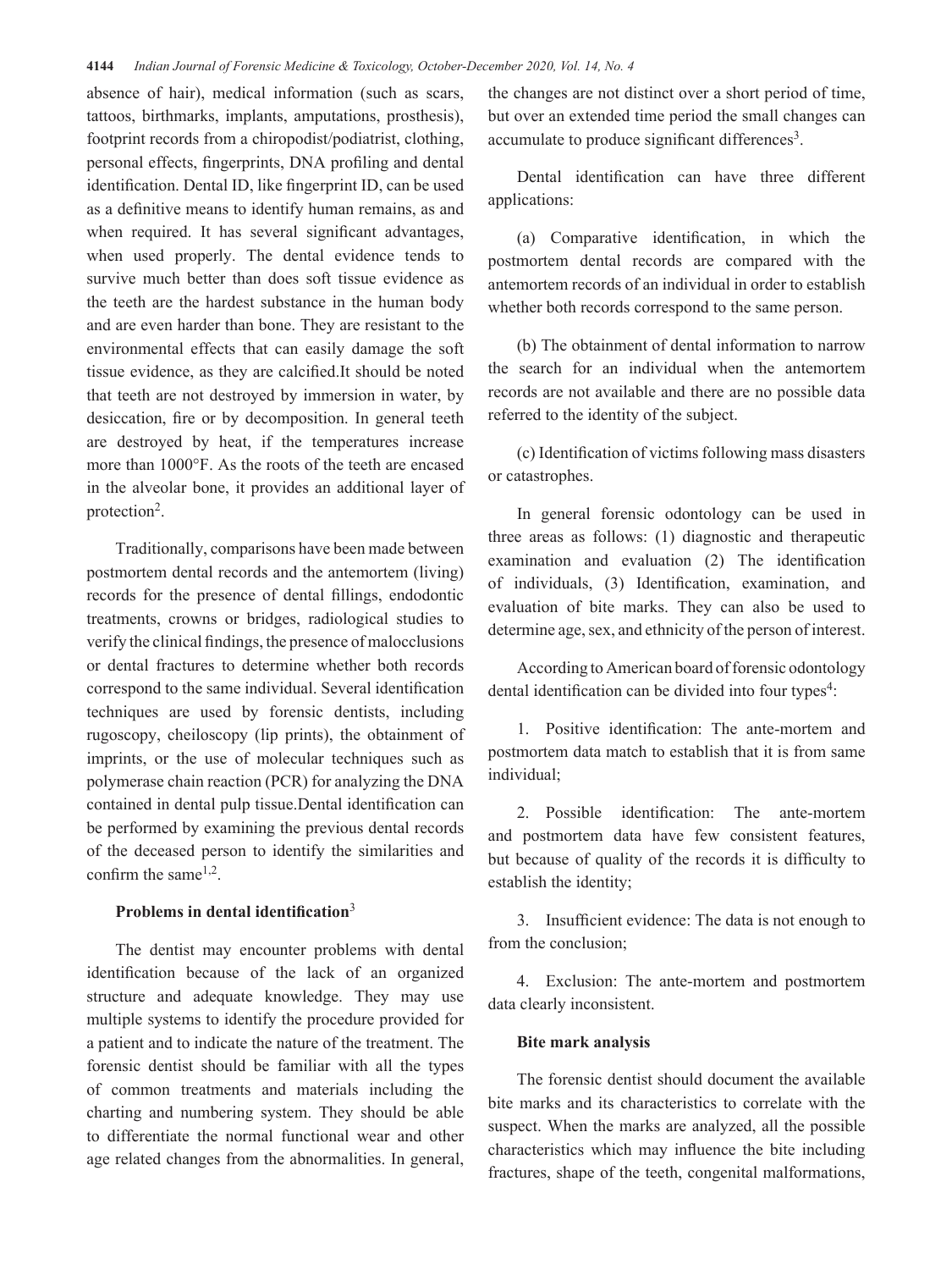should be accounted for. The anatomical location, severity, and quality of the bite marks play a significant role in the identification of the individual. It should be noted that the biting surfaces of the individual groups of teeth are unique and related to the function. As the bite mark findings may deteriorate from the site of the actual bite, it should be documented as quickly as possible. In case of bites which are not visible to the naked eye, it should be identified using ultraviolet light illumination and should be recorded. It is advised to get an second precise impression of the bite surface to register all the irregularities produced by the teeth upon the skin. This can be done with the help of vinyl polysiloxane, polyether or other impression materials recommended for the obtainment of imprints for fixed prostheses. As dry saliva is hard to detect the amylase test is needed to identify its presence. Before the evidence evidence from the bite suspect is collected, a proper consent should be obtained. A detailed history, photographs, the details of extra- and intra-oral examination along with high-quality impressions of the upper and lower arches should be collected along the impression.Bite marks are compared by measurement of size, shape, and position of the individual teeth. Overlays aremost used for this purpose. In addition to all these methods, salivary DNA recovery and bacterial genotyping from the bite marks are the most recent ones and have become the backbone of forensic investigation<sup>5</sup>.

## **DNA analysis**

DNA analysis is a new tool used in the field of forensic odontology, gains importance when conventional identification methods fail due to the effects of heat, traumatism or autolytic processes, distortions, and difficulties in analysis. There are many biological materials such as blood, semen, bones, teeth, hair, and saliva that can be used to accomplish DNA typing. With the advent of polymerase chain reaction which allows enzymatic amplification of a specific DNA sequence even in a negligible amount of source material, forensic identification using DNA analysis becomes increasingly popular with investigators.

The oral cavity is a useful source of DNA. The latter is obtained from saliva, the oral mucosal cells and the teeth. The main DNA source is blood, though in some situations this type of sample is not available for analysis. In teeth, DNA is found in the pulp tissue, dentin, cement, periodontal ligament and alveolar bone. Forensic dentists should incorporate these new technologies, since a number of methods are available for the extraction of DNA from biological samples, though no standardized protocols for their use have been established to date<sup>4,5</sup>.

## **Cheiloscopy**

Cheiloscopy is a forensic investigation technique which deals with identification of humans based on their lip traces. Like the prints present in the finger, palm and foot, and lip prints are also unique and do not change during the life of a person. Lip prints provide enough information for forensic investigations as the lips also possess furrows and grooves. Lip prints can be obtained at the crime scene either directly from the lips of the deceased or from the clothing, cups, glasses, cigarettes, windows, or doors. Lip prints have to be obtained within 24 h of death to prevent erroneous data that would result from postmortem alterations of lip. Lip print pattern depends on whether mouth is opened or closed. In closed mouth position, lip shows well-defined grooves; whereas in open mouth position, the grooves are relatively ill defined and hard to interpret<sup>6</sup>.

Recent studies have proven lip prints as a superior tool compared to fingerprints and mandibular canine index in gender determination. Lip prints can be obtained using cellophane tape or a scotch tape which are pressure sensitive.

#### **Rugoscopy**

In case of teeth loss, due to reasons such as trauma, palatal rugae pattern serves as an alternative method for identification because of its uniqueness. As rugae is internally placed in the oral cavity and is protected by tongue and buccal pad of fat, it remains undisturbed from heat and other assaults. Rugae patterns change with age and other environmental influences such as orthodontic movements, tooth extraction, cleft palate surgery, periodontal surgery, and impacted canine eruption<sup>7,8</sup>.

Materials and methods used to analyze the rugae patterns includes, photographs and impression of maxillary arch, computer software programs (for e.g., RUGFP-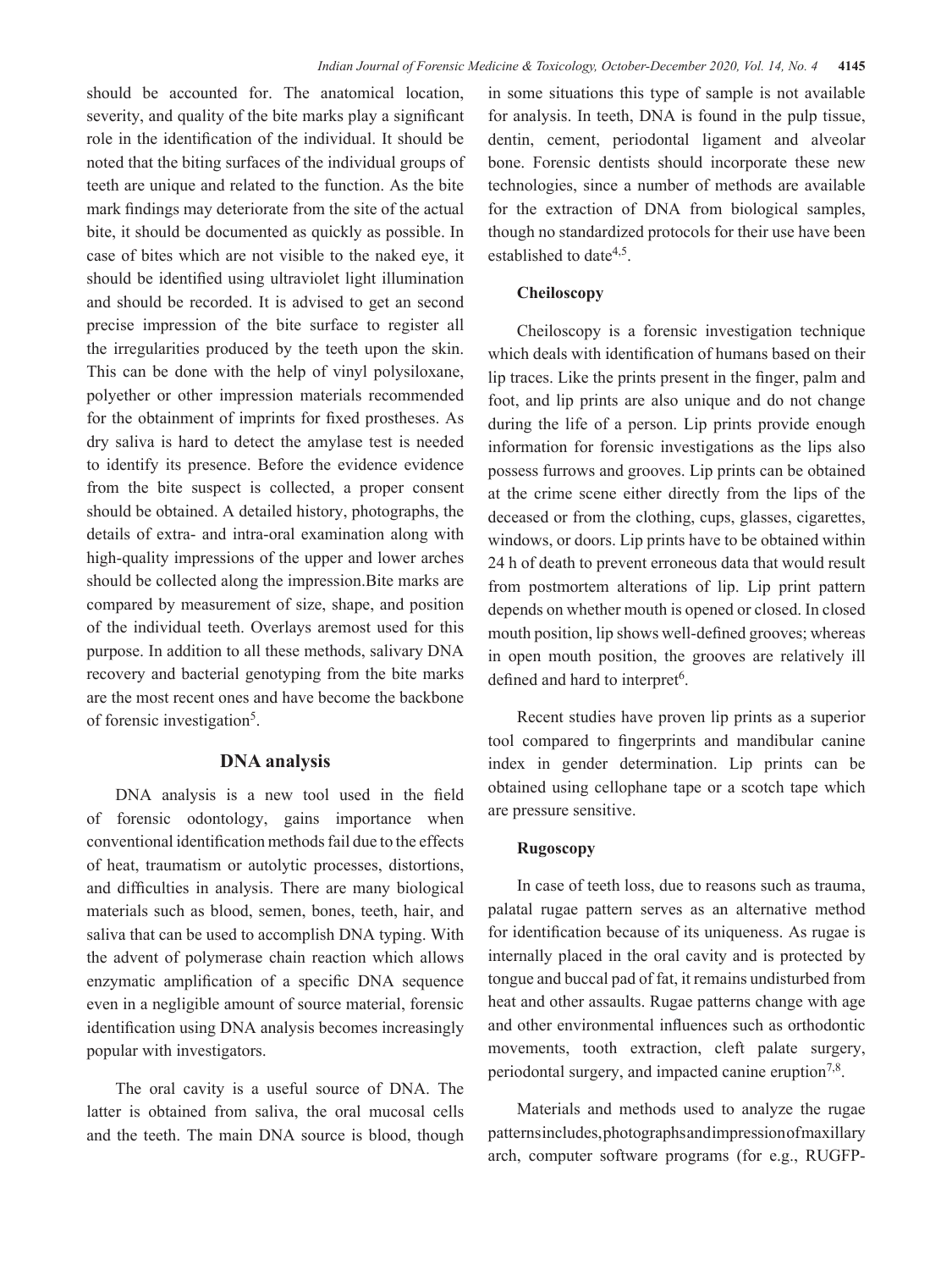ID), calcorrugoscopy or overlay print, stereoscopy (through which three-dimensional [3D] image of palatal rugae can be made), stereophotogrammetry (which is comparatively accurate)<sup>5,8</sup>.

#### **Facial reconstruction**

Face is crucial for human identity and is a boon to the humankind. Forensic dentistry functions only in cases where the face of the person is destroyed by some means. Skulls can remain unaltered even for millions of years and can provide an inimitable means of identification. The cranial appearance is very much helpful in determining the sex of the individual. Computerized facial reconstruction method uses a laser video camera interfaced with a computer or with CT scanning. The face can be drawn with the help of computer software (for e.g., Vitrea 2.3 version volumetric visualization software). Although exact picture of the face may not be made, this method helps in identifying the individual<sup>5,9</sup>.

#### **Comparison microscopes**

Examination of teeth under microscope can confirm sex by the presence or absence of Y-chromatin.The phase contrast microscope is useful in analyzing the cemental annulations for age estimation. A prototype Virtual Comparison Microscope (VCM).is a device which helps in analyzing the specimens simultaneously and utilizes images of deformed bullets, bullet fragments, and various types of rifling from the company's BulletTrax-3D system. With the VCM, it is easy to find significant markings in any direction while maintaining a consistent appearance<sup>5</sup>.

## **Tongue prints**

Tongue is unique to each person in its shape and surface textures and is the only Use of tongue prints for forensic identification is at budding stage now. For this technique to be successful, the antemortem photograph or impression of the tongue should be available. The lingual morphological aspects can be preserved using the alginate molding technique for duplicating the minute details which are unique for each individual. The lingual impression, together with its photographic image, may constitute secure methods for forensic dentistry identification.Tongue biometric template can be made using three views such as left lateral view, right lateral view, and profile view<sup>5,10</sup>.

## **Conclusion**

Forensic odontology is an upcoming branch of dentistry with a lot of scope for development. At the crime scene, the forensic odontologists play a major role in investigating and interpreting the dental evidence. The unique nature of the dental anatomy and the custom restorations ensure accuracy when the techniques are appropriately employed<sup>5</sup>. A consistent effort has to be made to computerize all the data available to facilitate comparison. Efforts have to be made to maintain the dental records which will serve as antemortem data. Each dental professional has a responsibility to understand the forensic involvements associated with their dental practice. The practicing dentists and the dental students should be made aware of the available technologies and its use in forensic dentistry. New researches have to be encouraged in the field of forensic dentistry which will pave way for incorporating newer technologies in establishing the human identity<sup>4</sup>.

**Ethical Clearance**- Not applicable as it is a review article.

**Source of Funding**- Not applicable as it is a review article.

**Conflict of Interest** - Nil

#### **References**

- **1. Balachander N, Babu NA, Jimson S, Priyadharsini C, Masthan KM.** Evolution of forensic odontology: An overview. J Pharm Bioallied Sci. 2015;7(Suppl 1):S176–80.
- **2. Shamim T, Ipe Varghese V, Shameena PM, Sudha S.** Age estimation: a dental approach. J. Punjab Acad. Forensic Med. Toxicol. 2006;6:14– 16.
- **3. Ata-Ali J, Ata-Ali F.** Forensic dentistry in human identification: A review of the literature. *J Clin Exp Dent*. 2014;6(2):e162–e167. Published 2014 Apr 1. doi:10.4317/jced.51387.
- 4. **K. P. Divakar**. Forensic Odontology: The New Dimension in Dental Analysis.Int J Biomed Sci. 2017 Mar; 13(1): 1–5.
- **5. Jeddy N, Ravi S, Radhika T**. Current trends in forensic odontology. *J Forensic Dent Sci*.